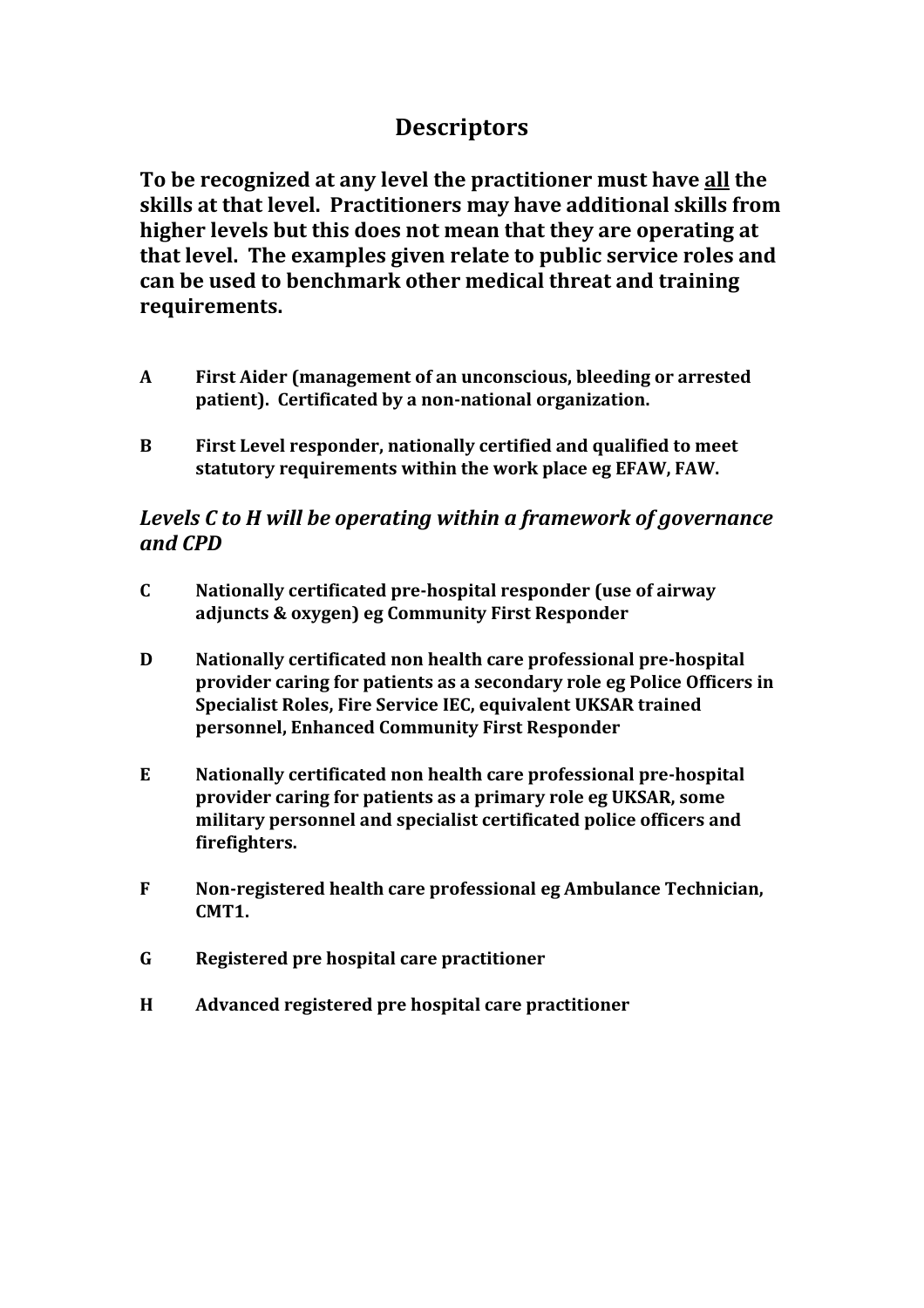

## **PRE‐HOSPITAL PROVIDER COMPETENCIES**

|                             | EDINBURGH                                                                                                                    | Level of care provider                 |                           |                                          |                    |                           |                           |                           |                                          |
|-----------------------------|------------------------------------------------------------------------------------------------------------------------------|----------------------------------------|---------------------------|------------------------------------------|--------------------|---------------------------|---------------------------|---------------------------|------------------------------------------|
|                             | Skillset                                                                                                                     | Α                                      | B                         | c                                        | D                  | E                         | F                         | G                         | н                                        |
|                             | Pass in BLS + AED                                                                                                            | $\boldsymbol{\mathsf{x}}$              | $\pmb{\mathsf{x}}$        | $\pmb{\mathsf{x}}$                       | x                  | $\pmb{\mathsf{x}}$        | $\boldsymbol{\mathsf{x}}$ | $\boldsymbol{\mathsf{x}}$ | $\pmb{\mathsf{x}}$                       |
|                             | Pass in ALS                                                                                                                  |                                        |                           |                                          |                    |                           |                           | ×.                        | Х.,                                      |
| Safety                      | Wear correct PPE for incident                                                                                                | <b>Contract</b><br>x                   | and and<br>x              | and and<br>$\boldsymbol{x}$              | an an<br>x         | an an<br>x                | X                         | $\boldsymbol{\mathsf{x}}$ | x                                        |
|                             | Demonstrate understanding of scene safety and casualty safety                                                                | $\pmb{\mathsf{x}}$                     | x                         | $\pmb{\mathsf{x}}$                       | x                  | x                         | x                         | x                         | $\mathbf{x}$                             |
|                             | Perform dynamic risk assessment of scene and casualty safety                                                                 |                                        |                           | $\pmb{\mathsf{x}}$                       | x                  | $\pmb{\mathsf{x}}$        | x                         | $\pmb{\mathsf{x}}$        | x                                        |
|                             | Understand and apply the HAZMAT code                                                                                         |                                        |                           |                                          |                    |                           | x                         | x                         | x                                        |
|                             | <b>Communicate effectively with Emergency Services</b>                                                                       | $\mathbf{x}$                           |                           | ×.                                       | x                  | $\mathbf{x}$              | ×                         | Ä.                        | ×                                        |
| Scene                       | Basic knowledge of the capabilities of different Emergency Services Personnel                                                |                                        |                           | $\boldsymbol{x}$                         | x                  | x                         | x                         | x                         | x                                        |
| Management                  | Ability to use appropriate radio communications                                                                              |                                        |                           |                                          | $\pmb{\mathsf{x}}$ | $\pmb{\mathsf{x}}$        | $\pmb{\mathsf{x}}$        | $\pmb{\mathsf{x}}$        | $\pmb{\mathsf{x}}$                       |
|                             | Appropriate Awareness of high risk mechanisms of injury                                                                      | $\pmb{\mathsf{x}}$                     | $\pmb{\mathsf{x}}$        | $\pmb{\mathsf{x}}$                       | x                  | $\pmb{\mathsf{x}}$        | $\pmb{\mathsf{x}}$        | x                         | x                                        |
|                             | <b>Awareness of triage</b>                                                                                                   | $\pmb{\mathsf{x}}$                     | $\boldsymbol{\mathsf{x}}$ | $\pmb{\mathsf{x}}$                       | x                  | $\pmb{\mathsf{x}}$        | $\pmb{\mathsf{x}}$        | $\pmb{\mathsf{x}}$        | $\pmb{\mathsf{x}}$                       |
|                             | Competence in triage sieve                                                                                                   |                                        |                           |                                          | x                  | $\pmb{\mathsf{x}}$        | $\pmb{\mathsf{x}}$        | $\pmb{\mathsf{x}}$        | $\pmb{\mathsf{x}}$                       |
|                             | Competence in triage sort & management skills for multiple casualties                                                        |                                        |                           |                                          |                    |                           |                           |                           | $\pmb{\mathsf{x}}$                       |
|                             | Ability to make decisions on casualty dispersal                                                                              |                                        |                           |                                          |                    |                           |                           |                           | $\pmb{\mathsf{x}}$                       |
|                             | Ability to incident command                                                                                                  |                                        |                           |                                          |                    |                           |                           |                           | $\pmb{\mathsf{x}}$                       |
|                             | Demonstrate forensic awareness                                                                                               |                                        |                           |                                          | x                  | $\pmb{\mathsf{x}}$        | $\pmb{\mathsf{x}}$        | $\boldsymbol{x}$          | $\pmb{\mathsf{x}}$                       |
|                             | Awareness of simple consent issues                                                                                           | ×                                      | ×                         | $\boldsymbol{\mathsf{x}}$                | ×                  | ×                         | ×                         | $\boldsymbol{\mathsf{x}}$ | ×                                        |
| Catastrophic                | Recognise life-threatening haemorrhage                                                                                       | x                                      | x                         | $\boldsymbol{x}$                         | X                  | x                         | x                         | x                         | x                                        |
| <b>Bleed</b>                | Understand a stepwise approach to managing a catastrophic limb bleed                                                         | $\boldsymbol{\mathsf{x}}$              | $\boldsymbol{\mathsf{x}}$ | $\pmb{\mathsf{x}}$                       | $\pmb{\mathsf{x}}$ | $\pmb{\mathsf{x}}$        | $\pmb{\mathsf{x}}$        | $\pmb{\mathsf{x}}$        | $\pmb{\mathsf{x}}$                       |
|                             | Appropriately manage catastrophic junctional bleed                                                                           |                                        |                           | $\pmb{\mathsf{x}}$                       | $\pmb{\mathsf{x}}$ | $\pmb{\mathsf{x}}$        | $\pmb{\mathsf{x}}$        | $\pmb{\mathsf{x}}$        | $\pmb{\mathsf{x}}$                       |
|                             | Able to apply direct pressure                                                                                                | $\pmb{\mathsf{x}}$                     | x                         | $\pmb{\mathsf{x}}$                       | x                  | $\pmb{\mathsf{x}}$        | $\pmb{\mathsf{x}}$        | $\pmb{\mathsf{x}}$        | $\pmb{\mathsf{x}}$                       |
|                             | <b>Competent application of tourniquet</b>                                                                                   |                                        |                           |                                          | x                  | $\pmb{\mathsf{x}}$        | X                         | $\boldsymbol{x}$          | $\pmb{\mathsf{x}}$                       |
|                             | Competent in use of haemostatic / packing                                                                                    |                                        |                           |                                          | ×                  | $\boldsymbol{\mathsf{x}}$ | ×                         | ×                         | ×                                        |
| Spinal                      | Appreciate MOI high risk for spinal injury                                                                                   | $\pmb{\mathsf{x}}$                     | X                         | X                                        | x                  | x                         | X                         | x                         | x                                        |
|                             | <b>MILS</b>                                                                                                                  |                                        | $\pmb{\mathsf{x}}$        | $\pmb{\mathsf{x}}$                       | x                  | $\pmb{\mathsf{x}}$        | $\pmb{\mathsf{x}}$        | $\pmb{\mathsf{x}}$        | $\pmb{\mathsf{x}}$                       |
|                             | <b>Appropriate C-spine management</b>                                                                                        | mm                                     | mm                        | $\mathbf{x}$                             | ×.                 | x.,                       | ×                         | ×                         | <b>x</b>                                 |
| Airway                      | Inspect and clear airway<br>Head tilt chin lift + neutral alignment                                                          | $\boldsymbol{x}$<br>$\pmb{\mathsf{x}}$ | $\boldsymbol{x}$          | $\boldsymbol{x}$                         | x<br>x             | x<br>$\pmb{\mathsf{x}}$   | x                         | $\mathbf{x}$              | $\mathbf{x}$                             |
|                             | Jaw thrust                                                                                                                   |                                        | x                         | x                                        |                    |                           | x                         | $\boldsymbol{x}$          | x                                        |
|                             | Postural airway management                                                                                                   | $\pmb{\mathsf{x}}$                     | x                         | $\pmb{\mathsf{x}}$<br>$\pmb{\mathsf{x}}$ | x<br>x             | x<br>$\pmb{\mathsf{x}}$   | x<br>x                    | $\pmb{\mathsf{x}}$<br>x   | $\pmb{\mathsf{x}}$<br>x                  |
|                             | Use of suction                                                                                                               |                                        |                           |                                          | x                  | x                         | x                         | x                         | x                                        |
|                             | Size and insert appropriate simple airway adjunct                                                                            |                                        |                           | $\pmb{\mathsf{x}}$                       | X                  | $\pmb{\mathsf{x}}$        | x                         | $\boldsymbol{x}$          | x                                        |
|                             | Size and insert supraglottic airway device                                                                                   |                                        |                           |                                          |                    |                           | x                         | x                         | $\pmb{\mathsf{x}}$                       |
|                             | <b>PALM</b>                                                                                                                  |                                        |                           |                                          |                    |                           |                           |                           | $\pmb{\mathsf{x}}$                       |
|                             | Perform surgical airway                                                                                                      |                                        |                           |                                          |                    |                           |                           |                           | x                                        |
|                             | Perform needle cricothyroidotomy in children                                                                                 |                                        |                           |                                          |                    |                           |                           | $\mathbf{x}$              | $\pmb{\mathsf{x}}$                       |
|                             | <b>Endotracheal tube insertion</b>                                                                                           |                                        |                           |                                          |                    |                           |                           | $\pmb{\mathsf{x}}$        | $\pmb{\mathsf{x}}$                       |
|                             | <b>Competent to RSI assist</b>                                                                                               |                                        |                           |                                          |                    |                           |                           |                           | ×                                        |
| <b>Breathing</b>            | Identify if patient is breathing normally                                                                                    | x                                      | x                         | $\boldsymbol{x}$                         | <b>Course</b><br>x | an an<br>x                | x                         | an an<br>$\boldsymbol{x}$ | x                                        |
|                             | Correctly assess breathing rate, depth and quality                                                                           |                                        |                           | $\pmb{\mathsf{x}}$                       | $\pmb{\mathsf{x}}$ | $\pmb{\mathsf{x}}$        | $\pmb{\mathsf{x}}$        | $\pmb{\mathsf{x}}$        | $\pmb{\mathsf{x}}$                       |
|                             | Perform basic chest examination                                                                                              |                                        |                           | $\pmb{\mathsf{x}}$                       | x                  | $\pmb{\mathsf{x}}$        | $\pmb{\mathsf{x}}$        | $\pmb{\mathsf{x}}$        | $\pmb{\mathsf{x}}$                       |
|                             | Identify life-threatening chest conditions                                                                                   |                                        |                           | $\pmb{\mathsf{x}}$                       | $\pmb{\mathsf{x}}$ | $\pmb{\mathsf{x}}$        | $\pmb{\mathsf{x}}$        | $\mathbf{x}$              | $\pmb{\mathsf{x}}$                       |
|                             | Management of tension pneumothorax                                                                                           |                                        |                           |                                          |                    |                           |                           | $\boldsymbol{x}$          | $\pmb{\mathsf{x}}$                       |
|                             | <b>Finger thoracostomy</b>                                                                                                   |                                        |                           |                                          |                    |                           |                           |                           | $\pmb{\mathsf{x}}$                       |
|                             | <b>Needle decompression</b>                                                                                                  |                                        |                           |                                          |                    |                           |                           | $\boldsymbol{x}$          | $\pmb{\mathsf{x}}$                       |
|                             | <b>Chest drain insertion</b>                                                                                                 |                                        |                           |                                          |                    |                           |                           |                           | $\boldsymbol{\mathsf{x}}$                |
|                             | Management of Penetrating chest wound                                                                                        |                                        |                           |                                          |                    |                           |                           |                           |                                          |
|                             | Application and management of appropriate chest seals                                                                        |                                        |                           |                                          | x                  | $\pmb{\mathsf{x}}$        | $\pmb{\mathsf{x}}$        | $\mathbf{x}$              | $\pmb{\mathsf{x}}$                       |
| Management of flail chest   |                                                                                                                              |                                        |                           |                                          |                    |                           |                           |                           |                                          |
|                             | Splintage of flail chest in a responsive patient                                                                             |                                        |                           |                                          | x                  | $\pmb{\mathsf{x}}$        | $\pmb{\mathsf{x}}$        | x                         | $\pmb{\mathsf{x}}$                       |
|                             | Appropriate pain management to assist ventilation                                                                            |                                        |                           |                                          | x                  | $\pmb{\mathsf{x}}$        | X                         | $\boldsymbol{\mathsf{x}}$ | $\pmb{\mathsf{x}}$                       |
|                             | Management of cardiac tamponade                                                                                              |                                        |                           |                                          |                    |                           |                           |                           |                                          |
|                             | Thoracostomy                                                                                                                 |                                        |                           |                                          |                    |                           |                           |                           | x                                        |
|                             | Management of massive haemothorax                                                                                            |                                        |                           |                                          |                    |                           |                           |                           |                                          |
|                             | Competent management of massive haemothorax                                                                                  |                                        |                           |                                          |                    |                           |                           |                           | x                                        |
| Administration of Oxygen    |                                                                                                                              |                                        |                           |                                          |                    |                           |                           |                           |                                          |
|                             | Safely configure an Oxygen system for use                                                                                    |                                        |                           | $\pmb{\mathsf{x}}$                       | X                  | X                         | x                         | X                         | x                                        |
|                             | Free-flow oxygen (+ correct mask choice)                                                                                     |                                        |                           | x                                        | x                  | x                         | x                         | x                         | x                                        |
|                             | Understanding of limitations of pulse oximetry, use if appropriate<br>Ability to monitor & react to end tidal CO2            |                                        |                           | $\pmb{\mathsf{x}}$                       | X                  | $\pmb{\mathsf{x}}$        | x                         | $\boldsymbol{x}$          | x                                        |
|                             | <b>Nebulisation</b>                                                                                                          |                                        |                           |                                          |                    |                           | $\pmb{\mathsf{x}}$        | x                         | x                                        |
|                             |                                                                                                                              |                                        |                           |                                          |                    | $\pmb{\mathsf{x}}$        | $\pmb{\mathsf{x}}$        | $\boldsymbol{x}$          | $\pmb{\mathsf{x}}$                       |
|                             | Oxygen delivery via Bag-valve-mask as a two person technique<br>Oxygen delivery via mechanical ventilator (PPR) if available |                                        |                           |                                          | $\pmb{\mathsf{x}}$ | $\pmb{\mathsf{x}}$        | $\pmb{\mathsf{x}}$        | $\pmb{\mathsf{x}}$        | $\pmb{\mathsf{x}}$<br>$\pmb{\mathsf{x}}$ |
|                             | Use of expired air ventilation using adjuncts where appropriate                                                              | $\pmb{\mathsf{x}}$                     | $\pmb{\mathsf{x}}$        | $\pmb{\mathsf{x}}$                       | $\pmb{\mathsf{x}}$ | $\pmb{\mathsf{x}}$        | $\pmb{\mathsf{x}}$        | $\pmb{\mathsf{x}}$        | $\pmb{\mathsf{x}}$                       |
|                             |                                                                                                                              |                                        |                           |                                          |                    |                           |                           |                           |                                          |
| <br>Circulation             | Assess presence of circulation                                                                                               | x                                      | x                         | mm<br>x                                  | x                  | mm<br>x                   | $\boldsymbol{\mathsf{x}}$ | $\boldsymbol{\mathsf{x}}$ | ana a<br>x                               |
|                             | Measure pulse rate and rhythm                                                                                                |                                        |                           | $\pmb{\mathsf{x}}$                       | $\pmb{\mathsf{x}}$ | $\pmb{\mathsf{x}}$        | $\pmb{\mathsf{x}}$        | $\mathbf{x}$              | $\pmb{\mathsf{x}}$                       |
|                             | <b>Assess blood pressure</b>                                                                                                 |                                        |                           |                                          |                    |                           | $\pmb{\mathsf{x}}$        | x                         | $\pmb{\mathsf{x}}$                       |
|                             | Measure capillary refill time                                                                                                |                                        |                           | $\pmb{\chi}$                             | $\pmb{\mathsf{x}}$ | $\pmb{\mathsf{x}}$        | $\pmb{\mathsf{x}}$        | $\pmb{\mathsf{x}}$        | $\pmb{\mathsf{x}}$                       |
|                             | <b>Assessment of heart sounds</b>                                                                                            |                                        |                           |                                          |                    |                           |                           | x                         | $\pmb{\mathsf{x}}$                       |
|                             | Use of pre-hospital imaging techniques                                                                                       |                                        |                           |                                          |                    |                           |                           |                           | $\pmb{\mathsf{x}}$                       |
|                             | <b>Assessment of blood loss</b>                                                                                              |                                        |                           | $\pmb{\mathsf{x}}$                       | $\pmb{\mathsf{x}}$ | $\pmb{\mathsf{x}}$        | $\boldsymbol{x}$          | $\pmb{\mathsf{x}}$        | $\pmb{\mathsf{x}}$                       |
| Perform haemorrhage control |                                                                                                                              |                                        |                           |                                          |                    |                           |                           |                           |                                          |
|                             | Apply direct pressure                                                                                                        | $\boldsymbol{\mathsf{x}}$              | $\boldsymbol{\mathsf{x}}$ | $\pmb{\mathsf{x}}$                       | x                  | $\pmb{\mathsf{x}}$        | $\pmb{\mathsf{x}}$        | $\boldsymbol{x}$          | x                                        |
|                             | Elevation of limb where appropriate                                                                                          | $\pmb{\times}$                         | $\pmb{\mathsf{x}}$        | $\pmb{\mathsf{x}}$                       | x                  | $\pmb{\mathsf{x}}$        | $\pmb{\times}$            | $\pmb{\mathsf{x}}$        | $\pmb{\mathsf{x}}$                       |
|                             | <b>Wound packing</b>                                                                                                         | $\boldsymbol{\mathsf{x}}$              | $\boldsymbol{x}$          | $\pmb{\mathsf{x}}$                       | X                  | $\pmb{\mathsf{x}}$        | $\pmb{\mathsf{x}}$        | $\boldsymbol{\mathsf{x}}$ | $\pmb{\mathsf{x}}$                       |
|                             | <b>Wound closure</b>                                                                                                         |                                        |                           |                                          |                    |                           |                           |                           | $\pmb{\mathsf{x}}$                       |
|                             | Splintage as a haemorrhage control method                                                                                    |                                        |                           |                                          | x                  | X                         | X                         | $\boldsymbol{x}$          | x                                        |
|                             | Use of haemostatic agents                                                                                                    |                                        |                           |                                          | x                  | $\pmb{\mathsf{x}}$        | $\pmb{\mathsf{x}}$        | $\pmb{\mathsf{x}}$        | $\pmb{\mathsf{x}}$                       |
|                             | <b>Application of windlass</b>                                                                                               |                                        |                           |                                          | x                  | $\pmb{\mathsf{x}}$        | x                         | $\boldsymbol{x}$          | x                                        |
|                             | Use of appropriate medication for haemorrhage control                                                                        |                                        |                           |                                          |                    |                           |                           | $\mathbf{x}$              | x                                        |
|                             | Application of pelvic splintage                                                                                              |                                        |                           |                                          | X                  | $\pmb{\mathsf{x}}$        | x                         | $\boldsymbol{x}$          | x                                        |
|                             | Use of traction devices                                                                                                      |                                        |                           |                                          |                    |                           | x                         | x                         | x                                        |
|                             | Attain intravascular access (IV/IO)                                                                                          |                                        |                           |                                          |                    |                           |                           | x                         | x                                        |
|                             | Administration of appropriate IV fluids                                                                                      |                                        |                           |                                          |                    |                           |                           | x                         | x                                        |
|                             | Ability to administer blood products (if available and appropriate)                                                          |                                        |                           |                                          |                    |                           |                           |                           | x                                        |
|                             | Application of appropriate wound dressings                                                                                   | $\pmb{\mathsf{x}}$                     | $\pmb{\mathsf{x}}$        | $\pmb{\mathsf{x}}$                       | $\pmb{\mathsf{x}}$ | $\pmb{\mathsf{x}}$        | $\pmb{\mathsf{x}}$        | x                         | x                                        |
|                             | Ability to perform a twelve lead ECG                                                                                         |                                        |                           |                                          |                    |                           | $\pmb{\mathsf{x}}$        | $\pmb{\mathsf{x}}$        | $\pmb{\mathsf{x}}$                       |
|                             | Ability to interpret a twelve lead ECG                                                                                       | <b>CONTRACTOR</b>                      |                           |                                          | <b>CONTRACTOR</b>  | <b>Contract</b>           |                           | $\boldsymbol{\mathsf{x}}$ | ×                                        |
| <b>Disability</b>           | <b>Assess AVPU</b>                                                                                                           | $\boldsymbol{x}$                       | x                         | $\boldsymbol{x}$                         | x                  | x                         | x                         | $\boldsymbol{\mathsf{x}}$ | $\pmb{\mathsf{x}}$                       |
|                             | <b>Use Glasgow Coma Score</b>                                                                                                |                                        |                           |                                          |                    |                           | $\pmb{\mathsf{x}}$        | $\pmb{\mathsf{x}}$        | $\pmb{\mathsf{x}}$                       |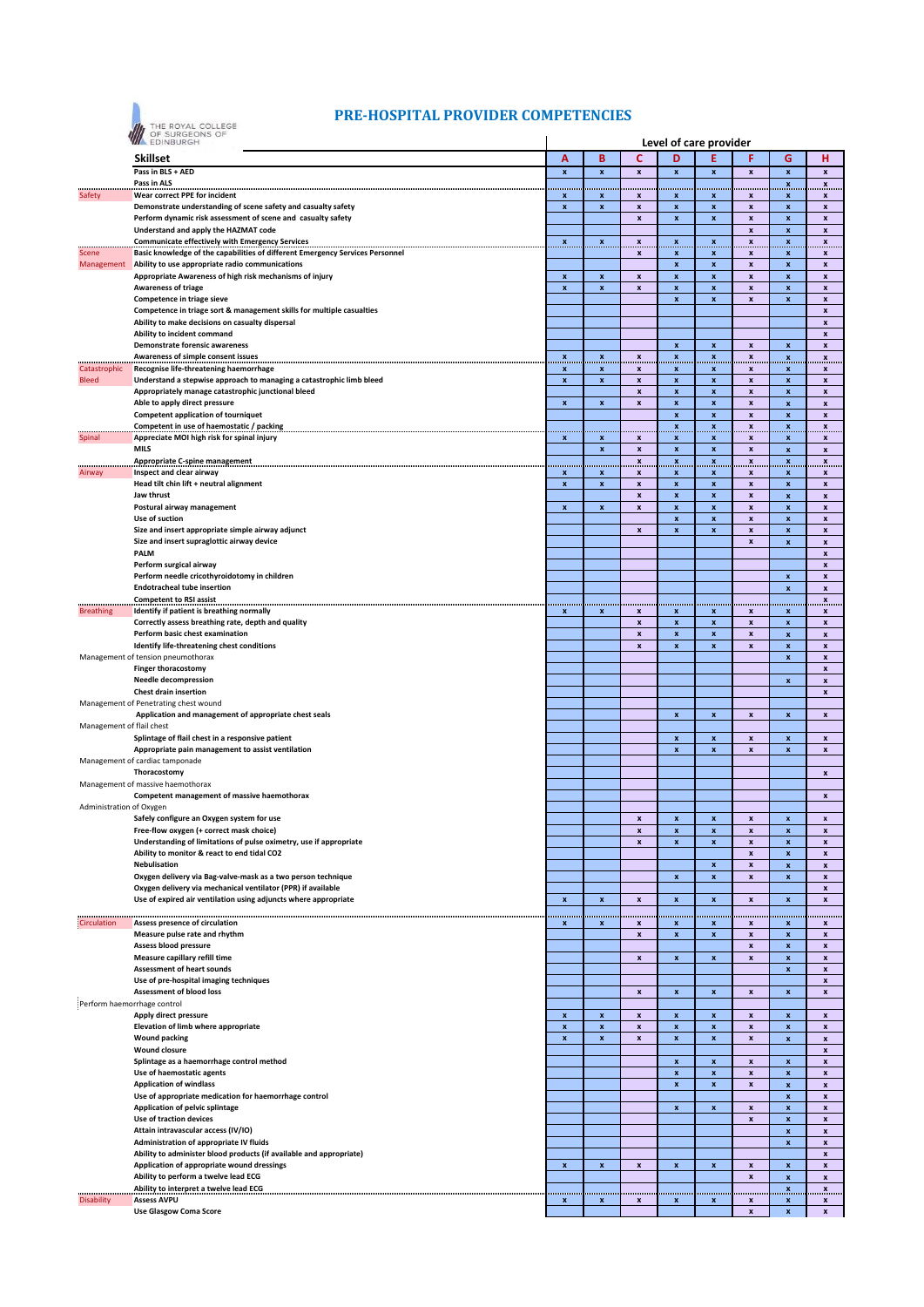|          | <b>Assess PERL</b>                                                                                                                         |                    |                           |                           |                           | x                         | $\boldsymbol{x}$          | $\pmb{\mathsf{x}}$                       | X                         |
|----------|--------------------------------------------------------------------------------------------------------------------------------------------|--------------------|---------------------------|---------------------------|---------------------------|---------------------------|---------------------------|------------------------------------------|---------------------------|
|          | Identify indicators of underlying head injury<br>Assessment of traumatic brain injury                                                      |                    |                           | $\pmb{\mathsf{x}}$        | $\pmb{\mathsf{x}}$        | x                         | x                         | $\pmb{\mathsf{x}}$<br>$\pmb{\mathsf{x}}$ | $\pmb{\mathsf{x}}$<br>x   |
|          | Perform a FASTest (acute stroke)                                                                                                           | $\pmb{\mathsf{x}}$ | $\pmb{\mathsf{x}}$        | $\pmb{\mathsf{x}}$        | $\mathbf{x}$              | x                         | x                         | x                                        | $\pmb{\mathsf{x}}$        |
|          | Perform a more indepth neurological examination                                                                                            |                    |                           |                           |                           |                           |                           | $\pmb{\mathsf{x}}$                       | x                         |
|          | Assess neurovascular status                                                                                                                |                    |                           |                           | $\pmb{\mathsf{x}}$        | x                         | $\pmb{\mathsf{x}}$        | x                                        | x                         |
|          | Assess Blood Glucose level with a glucometer                                                                                               |                    |                           |                           |                           |                           | X                         | $\boldsymbol{x}$                         | $\pmb{\mathsf{x}}$        |
| Exposure | Differentiate Cold from Hypothermia                                                                                                        | <b>Contractor</b>  |                           |                           | and a<br>x                | x                         | x                         | x                                        | $\boldsymbol{x}$          |
|          | Differentiate heat exhaustion from Heat stroke                                                                                             |                    |                           |                           | $\pmb{\chi}$              | $\boldsymbol{\mathsf{x}}$ | $\pmb{\mathsf{x}}$        | $\pmb{\chi}$                             | $\pmb{\chi}$              |
|          | Recognise possibility of and prevent hypothermia                                                                                           |                    | $\pmb{\mathsf{x}}$        | $\pmb{\mathsf{x}}$        | $\pmb{\mathsf{x}}$        | $\pmb{\mathsf{x}}$        | $\pmb{\mathsf{x}}$        | $\pmb{\mathsf{x}}$                       | $\pmb{\mathsf{x}}$        |
|          | Recognise possibility of and prevent hyperthermia                                                                                          |                    | $\boldsymbol{\mathsf{x}}$ | $\pmb{\mathsf{x}}$        | $\pmb{\mathsf{x}}$        | $\boldsymbol{\mathsf{x}}$ | $\boldsymbol{x}$          | $\pmb{\mathsf{x}}$                       | $\pmb{\chi}$              |
|          | Assessment, treatment and casualty handling of patients exposed to extremes of temperature                                                 |                    |                           |                           | .x.,                      | <u>х.</u>                 | ×                         | ×                                        | ×                         |
| Casualty | Appropriate packaging of patient for evacuation                                                                                            |                    |                           |                           | $\boldsymbol{\mathsf{x}}$ | $\mathbf{x}$              | $\mathbf{x}$              | $\mathbf{x}$                             | $\boldsymbol{x}$          |
| handling | Assist with transfer of patient                                                                                                            | $\pmb{\mathsf{x}}$ | $\pmb{\chi}$              | $\pmb{\mathsf{x}}$        | $\pmb{\chi}$              | $\pmb{\mathsf{x}}$        | $\pmb{\mathsf{x}}$        | $\pmb{\mathsf{x}}$                       | $\pmb{\chi}$              |
|          | Manage transfer of patient to appropriate evacuation device                                                                                |                    |                           |                           | $\pmb{\chi}$              | $\pmb{\mathsf{x}}$        | $\pmb{\mathsf{x}}$        | $\pmb{\mathsf{x}}$                       | $\mathbf{x}$              |
|          | Ability to medically assist and manage in safe extrication of a patient in an operational environment                                      |                    |                           |                           | $\boldsymbol{\mathsf{x}}$ | $\pmb{\mathsf{x}}$        | $\boldsymbol{\mathsf{x}}$ | $\pmb{\mathsf{x}}$                       | $\pmb{\mathsf{x}}$        |
|          | Ability to understand and make disposition decision                                                                                        |                    |                           |                           | $\pmb{\chi}$              | $\pmb{\mathsf{x}}$        | $\pmb{\mathsf{x}}$        | $\pmb{\mathsf{x}}$                       | $\pmb{\mathsf{x}}$        |
|          | Provide appropriate clinical handover to next echelon of care                                                                              | $\pmb{\mathsf{x}}$ | $\pmb{\mathsf{x}}$        | $\boldsymbol{x}$          | $\boldsymbol{\mathsf{x}}$ | $\pmb{\mathsf{x}}$        | $\boldsymbol{\mathsf{x}}$ | $\pmb{\mathsf{x}}$                       | $\pmb{\mathsf{x}}$        |
|          | <b>Casualty handling techniques</b>                                                                                                        |                    | $\boldsymbol{\mathsf{x}}$ | $\boldsymbol{x}$          | $\boldsymbol{\mathsf{x}}$ | $\pmb{\mathsf{x}}$        | $\pmb{\mathsf{x}}$        | $\pmb{\mathsf{x}}$                       | $\pmb{\mathsf{x}}$        |
|          | <b>Obstetrics</b>                                                                                                                          |                    |                           |                           |                           |                           |                           |                                          |                           |
|          | Ability to carry out cABCDE appropriately in a pregnant woman                                                                              |                    |                           |                           | $\pmb{\mathsf{x}}$        | $\pmb{\mathsf{x}}$        | $\pmb{\mathsf{x}}$        | $\pmb{\mathsf{x}}$                       | $\pmb{\chi}$              |
|          | Manage the complications of pregnancy                                                                                                      |                    |                           |                           |                           |                           | $\boldsymbol{x}$          | $\pmb{\mathsf{x}}$                       | $\boldsymbol{x}$          |
|          | Management of pregnancy-related bleeding and postpartum haemorrhage                                                                        |                    |                           |                           |                           |                           |                           | $\pmb{\mathsf{x}}$                       | $\pmb{\mathsf{x}}$        |
|          | Manage a normal delivery                                                                                                                   |                    |                           |                           |                           |                           | $\boldsymbol{x}$          | $\pmb{\mathsf{x}}$                       | $\boldsymbol{x}$          |
|          | Manage the common complications of delivery                                                                                                |                    |                           |                           |                           |                           |                           |                                          | $\pmb{\mathsf{x}}$        |
|          | Aware of the complications of rescue packaging and transport                                                                               |                    |                           |                           | $\boldsymbol{\mathsf{x}}$ | $\pmb{\mathsf{x}}$        | $\boldsymbol{x}$          | $\pmb{\mathsf{x}}$                       | $\mathbf{x}$              |
|          | <b>Paediatrics</b>                                                                                                                         |                    |                           |                           |                           |                           |                           |                                          |                           |
|          | Ability to carry-out Basic Life Support protocols on a child and infant                                                                    |                    |                           | $\boldsymbol{\mathsf{x}}$ | $\pmb{\mathsf{x}}$        | $\pmb{\mathsf{x}}$        | $\boldsymbol{x}$          | $\pmb{\mathsf{x}}$                       | $\boldsymbol{x}$          |
|          | Ability to provide basic resuscitation to a neonate                                                                                        |                    |                           |                           |                           |                           | $\pmb{\mathsf{x}}$        | x                                        | $\pmb{\mathsf{x}}$        |
|          | Knowledge of normal anatomy & physiology of a child                                                                                        |                    |                           |                           |                           | $\pmb{\mathsf{x}}$        | $\boldsymbol{\mathsf{x}}$ | $\pmb{\mathsf{x}}$                       | $\pmb{\mathsf{x}}$        |
|          | Knowledge of the differences in triage parameters for children of different ages                                                           |                    |                           |                           |                           |                           |                           | x                                        | $\pmb{\mathsf{x}}$        |
|          | Manage common childhood emergencies                                                                                                        |                    |                           |                           |                           |                           | $\boldsymbol{x}$          | $\pmb{\mathsf{x}}$                       | $\pmb{\mathsf{x}}$        |
|          | <b>Mental health</b>                                                                                                                       |                    |                           |                           |                           |                           |                           |                                          |                           |
|          | Awareness of simple mental health issues                                                                                                   |                    |                           | $\pmb{\mathsf{x}}$        | $\pmb{\mathsf{x}}$        | $\pmb{\mathsf{x}}$        | $\pmb{\mathsf{x}}$        | $\pmb{\mathsf{x}}$                       | $\pmb{\chi}$              |
|          | Awareness of issues around capacity                                                                                                        |                    |                           | $\pmb{\mathsf{x}}$        | $\pmb{\mathsf{x}}$        | $\pmb{\mathsf{x}}$        |                           | $\pmb{\mathsf{x}}$                       | $\pmb{\mathsf{x}}$        |
|          | Be able to understand and apply the current Mental Health Act                                                                              |                    |                           |                           |                           |                           |                           | $\pmb{\mathsf{x}}$                       | $\pmb{\chi}$              |
|          | Be able to understand and apply the current Mental Capacity Act                                                                            |                    |                           |                           |                           |                           |                           | $\pmb{\mathsf{x}}$                       | $\pmb{\mathsf{x}}$        |
|          | Ability to perform a mental capacity assessment                                                                                            |                    |                           |                           |                           |                           |                           | $\pmb{\mathsf{x}}$                       | $\pmb{\chi}$              |
|          | Ability to administer appropriate medication as necessary                                                                                  |                    |                           |                           |                           |                           |                           |                                          | $\pmb{\chi}$              |
|          | Understand the law regarding section 136 (or equivalent) and 'Place of Safety'                                                             |                    |                           |                           |                           |                           | x                         | $\boldsymbol{x}$                         | ×                         |
|          | <b>Chemical and Thermal injury</b>                                                                                                         |                    |                           |                           |                           |                           |                           |                                          |                           |
|          | Ability to assess the extent and severity of thermal injury                                                                                |                    | $\pmb{\chi}$              | $\pmb{\mathsf{x}}$        | $\pmb{\chi}$              | $\pmb{\mathsf{x}}$        | $\pmb{\mathsf{x}}$        | $\pmb{\mathsf{x}}$                       | $\pmb{\chi}$              |
|          | Understand immediate simple chemical and thermal burn management                                                                           | $\pmb{\mathsf{x}}$ | $\boldsymbol{\mathsf{x}}$ | $\boldsymbol{\mathsf{x}}$ | $\boldsymbol{\mathsf{x}}$ | $\pmb{\mathsf{x}}$        | $\boldsymbol{x}$          | $\pmb{\mathsf{x}}$                       | $\pmb{\mathsf{x}}$        |
|          | Recognise when specialist input is needed                                                                                                  |                    |                           |                           |                           |                           | $\pmb{\mathsf{x}}$        | $\pmb{\mathsf{x}}$                       | $\pmb{\mathsf{x}}$        |
|          | Recognise the risks of chemical agents and carry out appropriate actions                                                                   |                    | $\pmb{\chi}$              | $\boldsymbol{x}$          | $\boldsymbol{\mathsf{x}}$ | $\pmb{\mathsf{x}}$        | $\boldsymbol{\mathsf{x}}$ | $\pmb{\mathsf{x}}$                       | $\pmb{\mathsf{x}}$        |
|          | Apply appropriate treatment and burns dressings                                                                                            |                    | $\pmb{\mathsf{x}}$        | $\boldsymbol{x}$          | $\pmb{\mathsf{x}}$        | $\pmb{\mathsf{x}}$        | $\pmb{\mathsf{x}}$        | $\pmb{\mathsf{x}}$                       | $\pmb{\mathsf{x}}$        |
|          | Competence in managing the severe complications of burns (i.e. escharotomy)                                                                |                    |                           |                           |                           |                           |                           |                                          | $\boldsymbol{x}$          |
|          | Recognition of potential for thermal injury to airway                                                                                      |                    |                           | x                         | $\pmb{\mathsf{x}}$        | $\mathbf{x}$              | x                         | $\boldsymbol{x}$                         | x                         |
|          | Musculoskeletal injuries                                                                                                                   |                    |                           |                           |                           |                           |                           |                                          |                           |
|          | Make appropriate referral                                                                                                                  |                    |                           |                           | $\pmb{\mathsf{x}}$        | $\pmb{\mathsf{x}}$        | $\pmb{\mathsf{x}}$        | $\pmb{\mathsf{x}}$                       | $\pmb{\mathsf{x}}$        |
|          | Ability to perform basic joint examinations                                                                                                |                    |                           |                           | $\boldsymbol{\mathsf{x}}$ | $\pmb{\mathsf{x}}$        | $\boldsymbol{x}$          | $\pmb{\mathsf{x}}$                       | $\pmb{\mathsf{x}}$        |
|          | Identification of dislocation                                                                                                              |                    |                           |                           |                           |                           |                           |                                          | $\pmb{\mathsf{x}}$        |
|          | Recognition of possible fracture                                                                                                           |                    | $\pmb{\mathsf{x}}$        | $\boldsymbol{x}$          | $\pmb{\mathsf{x}}$        | x                         | $\boldsymbol{x}$          |                                          | $\boldsymbol{x}$          |
|          | Recognition & appropriate initial treatment of soft tissue injury                                                                          |                    | $\pmb{\mathsf{x}}$        | $\pmb{\mathsf{x}}$        | $\pmb{\mathsf{x}}$        | x                         | $\pmb{\mathsf{x}}$        | $\pmb{\mathsf{x}}$                       | $\pmb{\mathsf{x}}$        |
|          | Realignment and splintage of fractures and splint dislocations where appropriate                                                           |                    |                           |                           | $\pmb{\mathsf{x}}$        | $\pmb{\mathsf{x}}$        | $\boldsymbol{\mathsf{x}}$ | $\pmb{\mathsf{x}}$                       | x                         |
|          | Awearness of methods of pain control                                                                                                       | x                  | $\pmb{\mathsf{x}}$        | $\pmb{\mathsf{x}}$        | $\pmb{\mathsf{x}}$        | x                         | $\pmb{\mathsf{x}}$        | x                                        | x                         |
|          | Use of appropriate analgesia                                                                                                               |                    | $\pmb{\times}$            | $\pmb{\mathsf{x}}$        | $\pmb{\mathsf{x}}$        | x                         | $\boldsymbol{\mathsf{x}}$ | $\pmb{\mathsf{x}}$                       | x                         |
|          | Management of open fractures according to current quality standards<br>Management of open fractures according to current quality standards |                    |                           | .                         |                           |                           | $\mathbf{x}$              | $\mathbf{x}_{\dots}$                     | $\mathbf{x}$              |
|          | Drowning                                                                                                                                   |                    |                           |                           |                           |                           |                           |                                          |                           |
|          | Recognition and management of unconscious drowned patient                                                                                  | x                  |                           |                           | x                         |                           | x                         |                                          | X                         |
|          | Recognition and management of conscious drowned patient                                                                                    |                    |                           |                           | $\pmb{\mathsf{x}}$        | $\boldsymbol{\mathsf{x}}$ | $\pmb{\mathsf{x}}$        | $\pmb{\mathsf{x}}$                       | $\pmb{\mathsf{x}}$        |
|          | Recognition of late complications of drowning                                                                                              |                    |                           |                           | $\mathbf{x}$              | $\mathbf{x}_\parallel$    | $\boldsymbol{x}$          | $\mathbf{x}_\parallel$                   | $\boldsymbol{\mathsf{x}}$ |
|          | Death                                                                                                                                      | an an an an an     |                           |                           |                           |                           |                           |                                          |                           |
|          | Identification of life extinct in exceptional circumstances                                                                                |                    |                           |                           |                           |                           | $\boldsymbol{\mathsf{x}}$ | $\pmb{\mathsf{x}}$                       | $\pmb{\mathsf{x}}$        |
|          | Recognition of circumstances where life-extending action would be inappropriate                                                            |                    |                           |                           |                           |                           | $\mathbf{x}$              | $\pmb{\mathsf{x}}$                       | $\pmb{\chi}$              |
|          | Understanding of formal process and the law in life extinct in routine pre-hospital practise                                               | an an an an a      |                           |                           |                           |                           | $\boldsymbol{x}$          | $\mathbf{x}_\parallel$                   | ×                         |
| .        | <b>MEDICAL</b>                                                                                                                             |                    |                           |                           | لتستنب                    |                           |                           |                                          |                           |
|          | Ability to recognise common medical emergencies                                                                                            |                    | $\pmb{\mathsf{x}}$        | $\pmb{\mathsf{x}}$        | $\pmb{\chi}$              | $\pmb{\mathsf{x}}$        | $\boldsymbol{\mathsf{x}}$ | $\pmb{\mathsf{x}}$                       | $\pmb{\mathsf{x}}$        |
|          | Ability to provide definitive treatment of certain medical conditions                                                                      |                    |                           |                           |                           |                           | $\pmb{\mathsf{x}}$        | $\pmb{\mathsf{x}}$                       | $\pmb{\mathsf{x}}$        |
|          | Ability to definitively treat and discharge a patient at scene                                                                             |                    |                           |                           |                           |                           |                           | $\pmb{\mathsf{x}}$                       | $\pmb{\mathsf{x}}$        |
|          | Demonstrate the immediate pre-hospital emergency management of the following acute medical presentation                                    |                    |                           |                           |                           |                           |                           |                                          |                           |
|          | Airway obstruction / choking / stridor                                                                                                     | $\pmb{\mathsf{x}}$ | $\pmb{\mathsf{x}}$        | $\boldsymbol{\mathsf{x}}$ | $\pmb{\times}$            | $\pmb{\mathsf{x}}$        | $\boldsymbol{x}$          | $\pmb{\mathsf{x}}$                       | $\pmb{\mathsf{x}}$        |
|          | Acute breathlessness                                                                                                                       |                    |                           |                           | $\pmb{\mathsf{x}}$        | $\pmb{\mathsf{x}}$        | $\boldsymbol{\mathsf{x}}$ | $\pmb{\mathsf{x}}$                       | $\pmb{\mathsf{x}}$        |
|          | Hypotension and shock                                                                                                                      |                    |                           |                           |                           |                           | $\boldsymbol{x}$          | x                                        | x                         |
|          | Palpitation and cardaic arrhythmia                                                                                                         |                    |                           |                           |                           |                           |                           | $\pmb{\mathsf{x}}$                       | $\pmb{\mathsf{x}}$        |
|          | Acute chest pain                                                                                                                           |                    |                           |                           |                           |                           |                           | $\boldsymbol{x}$                         | x                         |
|          | Acute headache                                                                                                                             |                    |                           |                           |                           |                           | $\pmb{\mathsf{x}}$        | $\pmb{\mathsf{x}}$                       | $\pmb{\mathsf{x}}$        |
|          | Acute vomiting                                                                                                                             |                    |                           |                           |                           |                           |                           | $\pmb{\mathsf{x}}$                       | $\boldsymbol{x}$          |
|          | Acute abdominal / loin / scrotal pain                                                                                                      |                    |                           |                           |                           |                           | x                         | $\pmb{\mathsf{x}}$                       | $\pmb{\mathsf{x}}$        |
|          | Acute confusional state                                                                                                                    |                    |                           |                           |                           |                           | $\boldsymbol{\mathsf{x}}$ | $\pmb{\mathsf{x}}$                       | $\boldsymbol{x}$          |
|          | Collapse / transient loss of consciousness                                                                                                 | x                  | $\pmb{\mathsf{x}}$        | $\pmb{\mathsf{x}}$        | $\pmb{\mathsf{x}}$        | x                         | $\pmb{\mathsf{x}}$        | x                                        | x                         |
|          | The unconscious patient                                                                                                                    | $\pmb{\mathsf{x}}$ | $\pmb{\times}$            | $\pmb{\mathsf{x}}$        | $\pmb{\mathsf{x}}$        | $\pmb{\mathsf{x}}$        | $\boldsymbol{\mathsf{x}}$ | x                                        | x                         |
|          | Intoxication and poisoning                                                                                                                 |                    |                           |                           |                           |                           | $\pmb{\mathsf{x}}$        | x                                        | x                         |
|          | The fitting patient                                                                                                                        |                    | $\pmb{\mathsf{x}}$        | $\boldsymbol{\mathsf{x}}$ | $\pmb{\mathsf{x}}$        | $\pmb{\mathsf{x}}$        | $\boldsymbol{\mathsf{x}}$ | $\pmb{\mathsf{x}}$                       | $\boldsymbol{\mathsf{x}}$ |
|          | Acute allergic reaction                                                                                                                    |                    |                           | $\pmb{\mathsf{x}}$        | $\pmb{\mathsf{x}}$        | $\pmb{\mathsf{x}}$        | $\pmb{\mathsf{x}}$        | x                                        | $\pmb{\mathsf{x}}$        |
|          | Acute non-traumatic neck / back pain                                                                                                       |                    |                           |                           |                           |                           | $\boldsymbol{x}$          | $\pmb{\mathsf{x}}$                       | $\pmb{\mathsf{x}}$        |
|          | Sudden weakness / paralysis / abnormal sensation                                                                                           | $\pmb{\mathsf{x}}$ | $\pmb{\mathsf{x}}$        | $\pmb{\mathsf{x}}$        | $\pmb{\mathsf{x}}$        | $\pmb{\mathsf{x}}$        | $\pmb{\mathsf{x}}$        | $\pmb{\mathsf{x}}$                       | $\pmb{\mathsf{x}}$        |
|          | Acute visual disturbance / red eye                                                                                                         |                    |                           |                           |                           |                           | $\pmb{\mathsf{x}}$        | $\pmb{\mathsf{x}}$                       | $\pmb{\mathsf{x}}$        |
|          | Acute febrile illness                                                                                                                      |                    |                           |                           |                           |                           | $\pmb{\mathsf{x}}$        | $\pmb{\mathsf{x}}$                       | $\pmb{\mathsf{x}}$        |
|          | Acute gastrointestinal haemorrhage                                                                                                         |                    |                           |                           |                           |                           | $\boldsymbol{x}$          | $\pmb{\mathsf{x}}$                       | $\pmb{\mathsf{x}}$        |
|          | Acute limb pain and/or swelling                                                                                                            |                    |                           |                           |                           |                           | $\boldsymbol{\mathsf{x}}$ | $\pmb{\mathsf{x}}$                       | $\boldsymbol{x}$          |
|          | Acute rash                                                                                                                                 |                    |                           |                           | $\mathbf{x}$              | $\pmb{\mathsf{x}}$        | $\pmb{\mathsf{x}}$        | $\pmb{\mathsf{x}}$                       | $\pmb{\mathsf{x}}$        |
|          | Acute haemoptysis                                                                                                                          |                    |                           |                           |                           |                           | $\boldsymbol{\mathsf{x}}$ | $\pmb{\mathsf{x}}$                       | $\pmb{\mathsf{x}}$        |
|          | Acute epistaxis                                                                                                                            |                    | $\pmb{\chi}$              | $\pmb{\mathsf{x}}$        | $\pmb{\chi}$              | $\pmb{\mathsf{x}}$        | $\pmb{\mathsf{x}}$        | $\pmb{\mathsf{x}}$                       | $\pmb{\mathsf{x}}$        |
|          | Acute pain                                                                                                                                 |                    |                           |                           | $\pmb{\mathsf{x}}$        | $\pmb{\mathsf{x}}$        | $\boldsymbol{\mathsf{x}}$ | $\pmb{\mathsf{x}}$                       | $\pmb{\mathsf{x}}$        |
|          | Acute thermal illness                                                                                                                      |                    | $\pmb{\chi}$              | $\pmb{\mathsf{x}}$        | $\pmb{\chi}$              | $\pmb{\mathsf{x}}$        | $\pmb{\mathsf{x}}$        | $\pmb{\mathsf{x}}$                       | $\pmb{\mathsf{x}}$        |
|          | Bites, strings and envenomation                                                                                                            |                    |                           | $\pmb{\mathsf{x}}$        | $\pmb{\chi}$              | $\pmb{\mathsf{x}}$        | $\pmb{\mathsf{x}}$        | $\pmb{\mathsf{x}}$                       | $\pmb{\mathsf{x}}$        |
|          | Recognition and immediate management or appropriate referral for the following acutely presenting medical conditions                       |                    |                           |                           |                           |                           |                           |                                          |                           |
|          |                                                                                                                                            |                    |                           |                           |                           |                           |                           |                                          |                           |